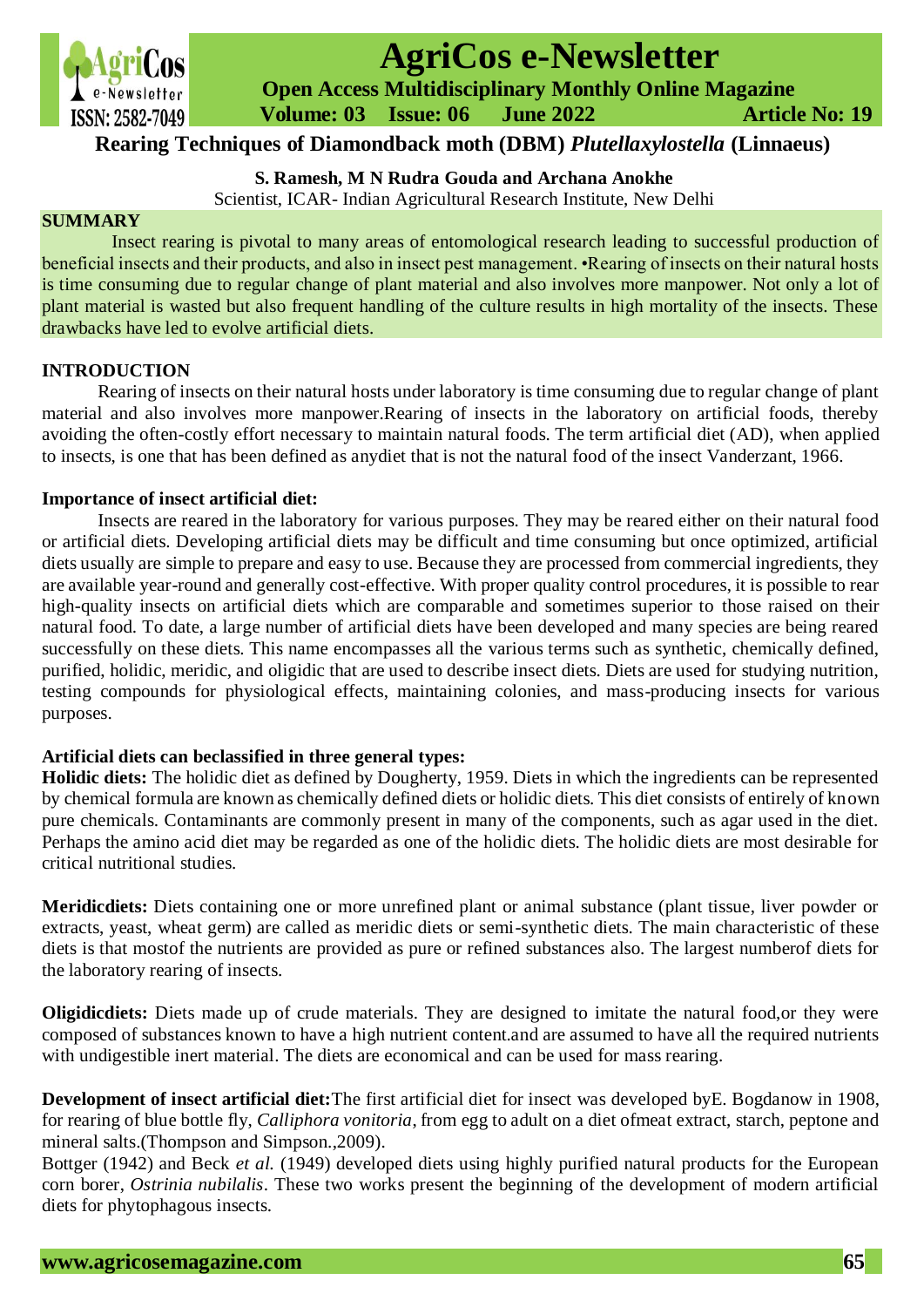# **AgriCos e-Newsletter (ISSN: 2582-7049) 03 (06) June 2022**

#### **Rearing techniques of Diamondback moth (DBM)** *Plutellaxylostella* **(Linnaeus):**

The diamondback moth (DBM), *Plutella xylostella* (L) (Lepidoptera: Plutellidae), is a serious pest of cruciferous crops worldwide, In India, diamondback moth has national importance on cabbage as it causes 50- 80% annual loss in the marketable yield also reported that there is 52% loss in yield due to the attack of diamondback moth (Ayalew G.2006). Rearing of diamondback moth canbe carried by following methods 1. Conventional laboratory rearing: rearing on live plants such as seedlings or leaves of cruciferous crops.

2. Rearing on artificial diet



A schematic representation of the methodology used for rearing *Plutellia xylostella*

1. **Rearing on natural hosts:** Individuals were maintained under constant temperature  $(25 \pm 2 \degree C)$ , relative humidity (55%  $\pm$  5%) and photoperiod (12 h). The pupae were placed in a transparent plastic cage (9-cm-long  $\times$ 19-cm-wide  $\times$  19-cm-high) until the adults emerged, which were fed with a 10% honey solution. Cabbage leaf discs, manually cut to 8 cm in diameter, were placed on a paper filter and used as an oviposition substrate. These discs were replaced daily, and the eggs were transferred to sterile plastic pots measuring 30-cm-long  $\times$  15-cmwide  $\times$  12-cm-high. After hatching, the larvae remained in these containers until they reached the pupal stage.